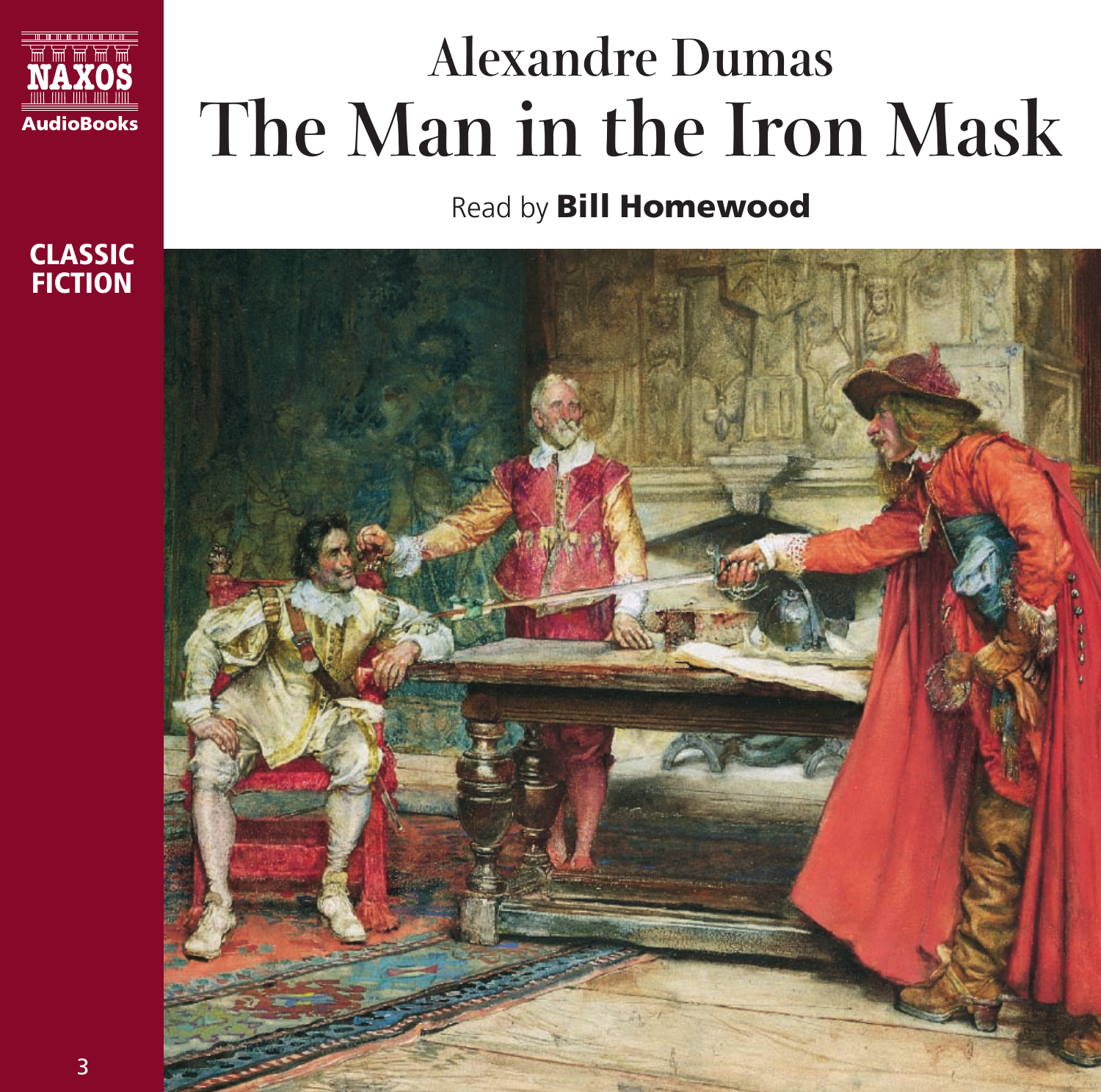|    | Two old friends                      | 7:52 |
|----|--------------------------------------|------|
|    | 2 An interview with the Queen Mother | 6:30 |
|    | 3 The former Musketeer, Aramis       | 5:33 |
|    | 4 Raoul de Bragalonne                | 4:20 |
|    | 5 Porthos' plan of action            | 3:15 |
|    | $\boxed{6}$ Rival politics           | 3:26 |
|    | [7] Wounds upon wounds               | 2:15 |
|    | 8 The Bastille                       | 2:52 |
|    | <sup>9</sup> The Secret Order        | 8:20 |
|    | <sup>10</sup> The King's Tailor      | 6:47 |
|    | [11] The Beehive                     | 2:22 |
| 12 | The General of the Secret Order      | 8:19 |
|    | [13] The Chateau of Vaux-le-Vicomte  | 7:01 |
| 14 | High Treason                         | 5:10 |

<u> 1989 - Johann Barn, amerikansk politiker (</u>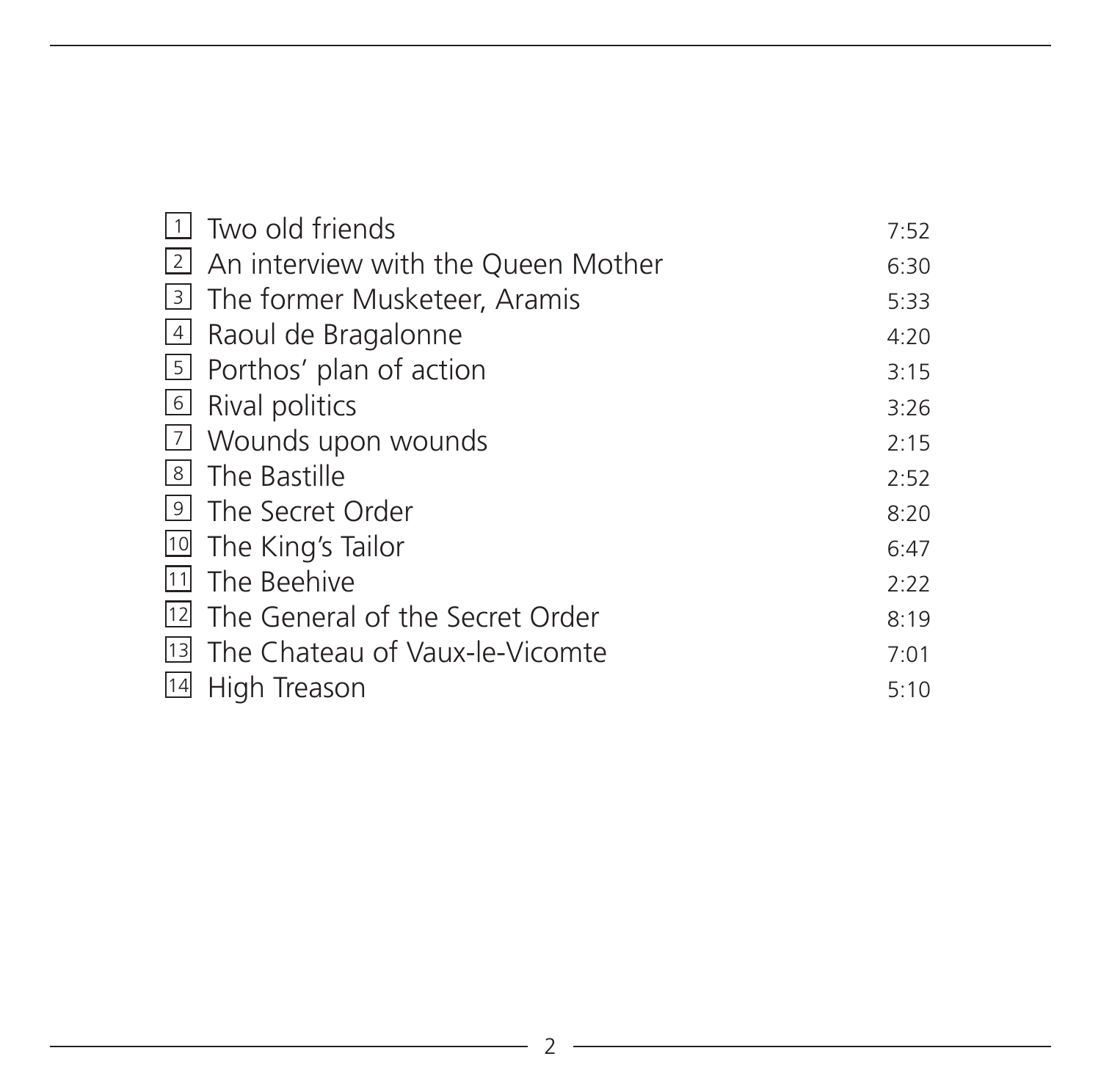| 15 A night in the Bastille     | 3:08  |
|--------------------------------|-------|
| 16 The burnt papers            | 6:14  |
| $17$ The false king            | 2:56  |
| 18 Porthos and Aramis escape   | 10:51 |
| 19 A last salute               | 2:38  |
| 20 The king refuses to forgive | 4:56  |
| 21 Belle-Isle-en Mer           | 5:03  |
| 22 The grotto                  | 17:07 |
| 23 King Louis XIV              | 3:37  |
| 24 Porthos' will               | 4:27  |
| 25 The Angel of Death          | 5:51  |
| 26 Epilogue                    | 2:59  |

**Total time: 2:24:00**

<u> 1989 - Johann Barbara, martin a</u>

the control of the control of the control of the control of the control of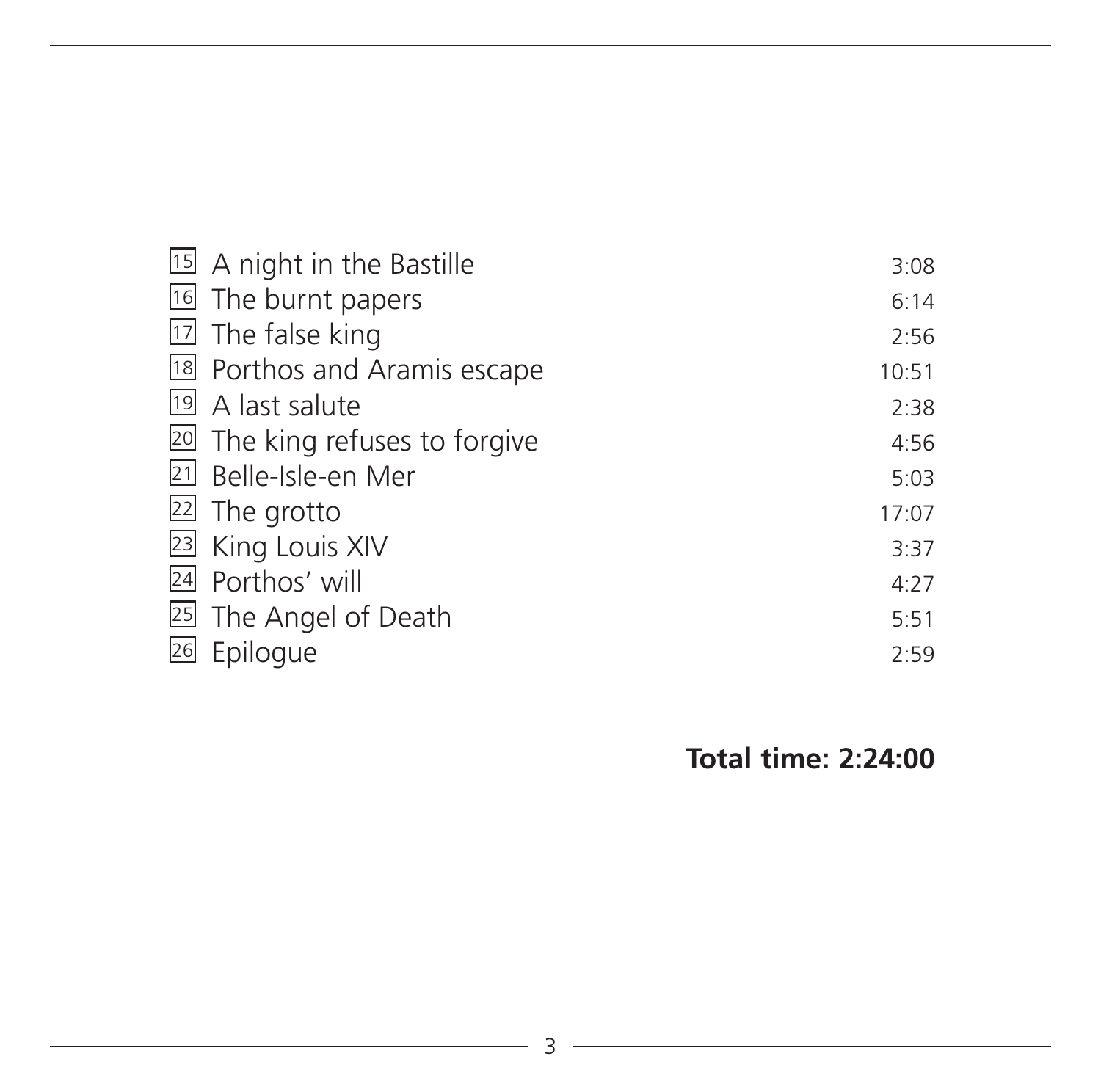### Alexandre Dumas **The Man in the Iron Mask**

This gripping tale of valour and honour in seventeenth-century France continues the adventures of the proud heroes of *The Three Musketeers* by the same author. We now know them as venerable leaders; their swashbuckling has become diplomacy – though the sword is never very far from the hand – and Dumas skilfully enhances their legendary status through the characters around them:

'… "The musketeers! the musketeers!" repeated they. And among all these brave men, the idea that they were going to fight two of the oldest glories of the French army made a shiver, half enthusiasm, half terror, run through them. In fact, those four names – d'Artagnan, Athos, Porthos and Aramis – were venerated among all who wore a sword, as in antiquity the names of Hercules, Theseus, Castor and Pollux were revered…'

The musketeers, an elite royal corps, show unmatchable courage and quick thinking in the face of danger. They are specialists in the arts of killing, disguise and deceit, but we are drawn to them as romantic and attractive heroes – their actions always, of course, in a noble cause – imbued with the great French court traditions of *politesse*, flamboyant costume and honour. One of them bids his son, off to war: '…do not die without honour or advantage to France.'

Dumas writes with fun and dash, pushing the story on with repartee as fast as swordplay, earning the right, every now and then, to dwell on an especially important moment. For these lyrically written passages his unique skill is to spice his richly descriptive language with images of sense or taste, or with perfectly-timed details which underscore the mood of a scene or a character ('…a bird of night uttered from the depths of the forest a prolonged and plaintive cry…').

The book contains some of the funniest scenes Dumas wrote. Especially rich in comedy is the visit by Porthos to the King's tailor, where Porthos is observed with fascination by Molière and, Dumas suggests, becomes the inspiration for the great writer's *Le Bourgeois Gentilhomme*.

4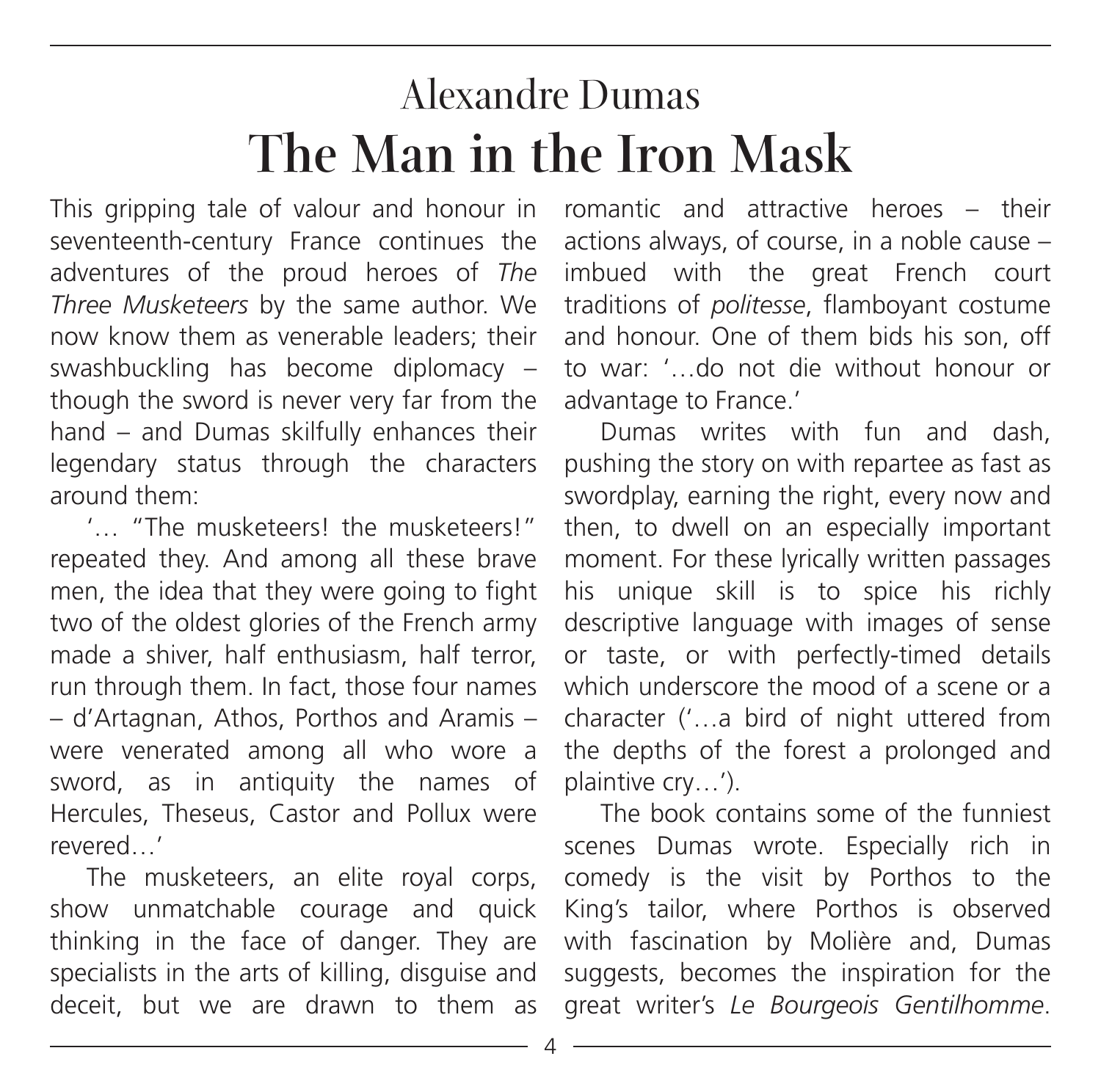This is typical; Dumas adds to the 'reality' of his work with a painstakingly researched and beautifully-presented historical backdrop, and by the inclusion of actual people: noted artists of the Left Bank and 'Le Roi Soleil' himself (Louis XIV), among many others.

Alexandre Dumas wrote or collaborated on nearly 100 plays and many novels, including *The Three Musketeers* and *The Count of Monte Cristo*. He was born in 1802, the son of a general in Napoleon's army and the grandson of a French Marquis and a Saint Domingo negress. As a child he lived through the upheavals of the Napoleonic Revolution and the subsequent restoration of the monarchy of France. He received his private education from a priest (like Monte Cristo). He was politically active and, though he is thought to have rather embellished the actions in his *Mémoires*, was involved heroically in skirmishes during the 1830 revolution. He was the father of Alexandre Dumas (fils), most famous for his *The Lady of the Camellias*. Alexandre Dumas (père) ran his career as an industry. It is thought that he would sketch the outline of a story to an assistant who would write it up; then Dumas himself would take the story by the throat and wrestle it into a masterpiece. He was a generous, idiosyncratic and fun-loving man who

cooked brilliantly, gave a lot of money to cadgers and hangers-on, and spent prodigiously on his private life, most notoriously on various highly-publicised *affaires* and the construction of a monstrous folly of a house at Saint-Germain-en-Laye.

He died, just solvent, in 1870.

#### **Notes by Bill Homewood**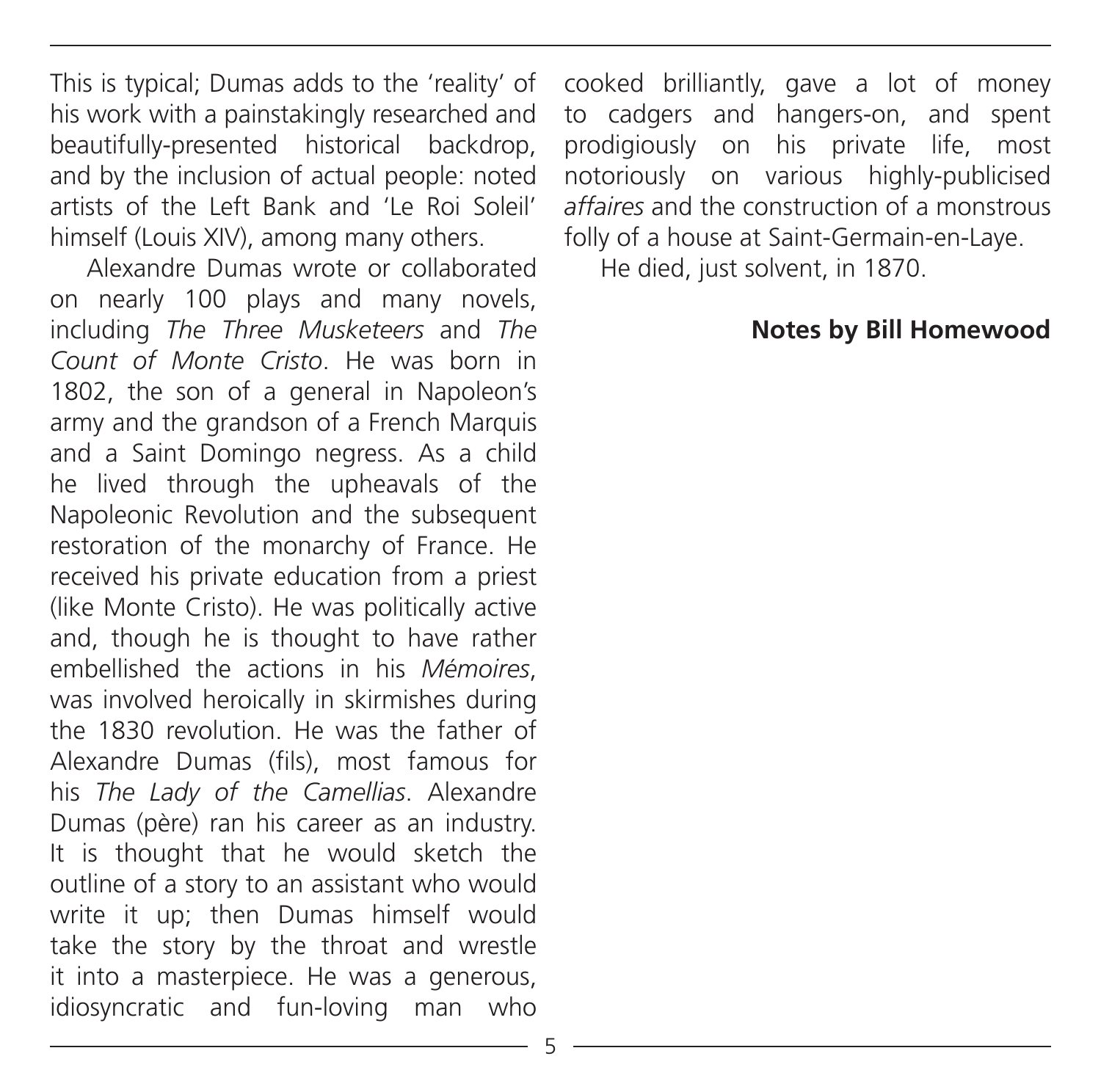### **The music on this recording is taken from the NAXOS and MARCO POLO catalogues**

| <b>RAFF</b> SYMPHONY NO. 10<br>Czecho-Slovak State Philharmonic Orchestra (Kosice) / Schneider | 8.223321 |
|------------------------------------------------------------------------------------------------|----------|
| <b>GOLDMARK</b> SYMPHONY NO. 2<br>Rhenish Philharmonic Orchestra / Halász                      | 8.220417 |
| <b>RAFF</b> SYMPHONY NO. 8<br>Slovak State Philharmonic Orchestra (Kosice) / Schneider         | 8.223362 |
| <b>BORODIN</b> SYMPHONIES NOS 1 & 2<br>Slovak Radio Symphony Orchestra / Gunzenhauser          | 8.550238 |

Cover picture: The Cartel by Edgar Bundy (1861–1922) Coutesy of the Fine Art Photographic Library Ltd, London.